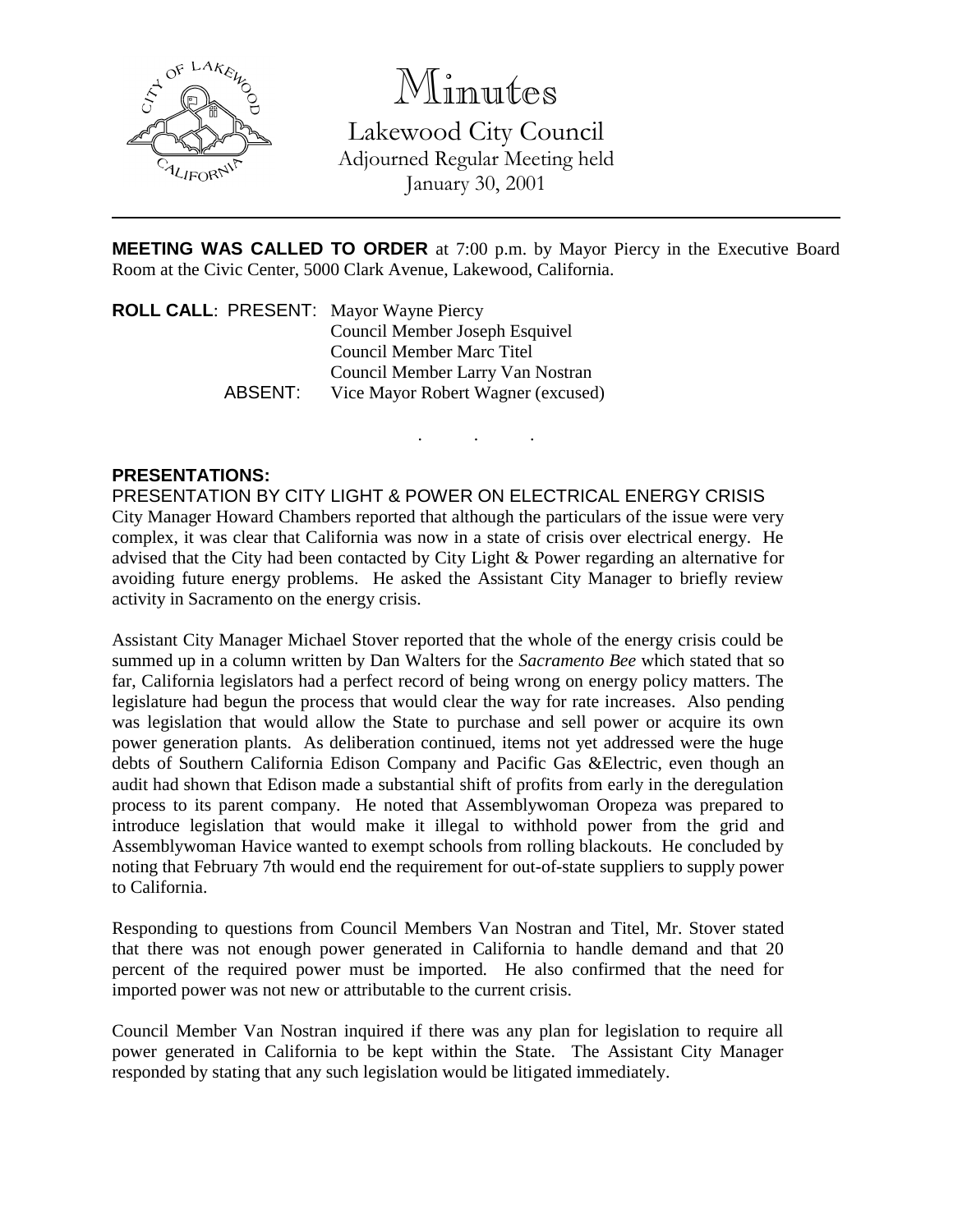City Council Minutes January 30, 2001 Page 2

PRESENTATION BY CITY LIGHT & POWER ON ELECTRICAL ENERGY CRISIS Tom Simmons, City Light & Power, presented slides demonstrating a process for the City to purchase or condemn the electric distribution system now owned and operated by the Southern California Edison Company since 1955.

The City Manager inquired about how power would be supplied for a municipal-owned system. William Simmons, City Light & Power, responded by stating that a municipal utility would be able to negotiate for power outside of the regulated market, meaning the City would never have to pay more and most likely would pay less for power.

Responding to a question from Council Member Titel, Mr. W. Simmons stated that a municipal system would not have to be maintained by employees, but the City could contract with CLP for the service. He also stated that under today's regulations, Edison would be required to be the default provider of power, if the City could not acquire power from other, less expensive sources. He noted, however, that Edison was trying to get legislation passed that once a city was outside the regulated market, it could not come back in.

Council Member Van Nostran asked if there was information about the condition of the distribution system and what, if anything, would need to be improved. Mr. W. Simmons stated that the system would need at least two new substations and various small repairs.

Jim Mosier, CLP, advised that the approximate cost or fair market value of the system was around \$16 to \$20 million, with an additional \$6 to \$10 million for upgrades. The system could be funded through a bond issue, for which CLP would be obligated, similar to the funding for the street lighting improvements.

Responding to a question from the City Manager, Mr. Mosier stated that if the City were to acquire the electric distribution system, the electric rates would be set by the City Council, not the Public Utilities Commission.

When asked about a timetable for acquisition, Mr. W. Simmons stated the process could take up to 18 months and that the need for condemnation was almost a certainty. He noted that Edison could choose to vigorously fight the effort or could offer a settlement in order to drop the municipalization effort.

Public Works Director Lisa Rapp noted that the City of South Gate had attempted to break away from So. Cal. Edison and had gone through a long public hearing process.

Mayor Piercy asked which other cities had expressed an interest in municipalization. Mr. W. Simmons stated that the cities of Torrance, Beverly Hills, West Hollywood, and Cerritos were considering the process.

When asked for his opinion, the City Manager noted that Edison had a good deal of influence in Sacramento and could attempt to introduce legislation to block the process. He also stated that he would like to see a pro forma to see how the numbers would work.